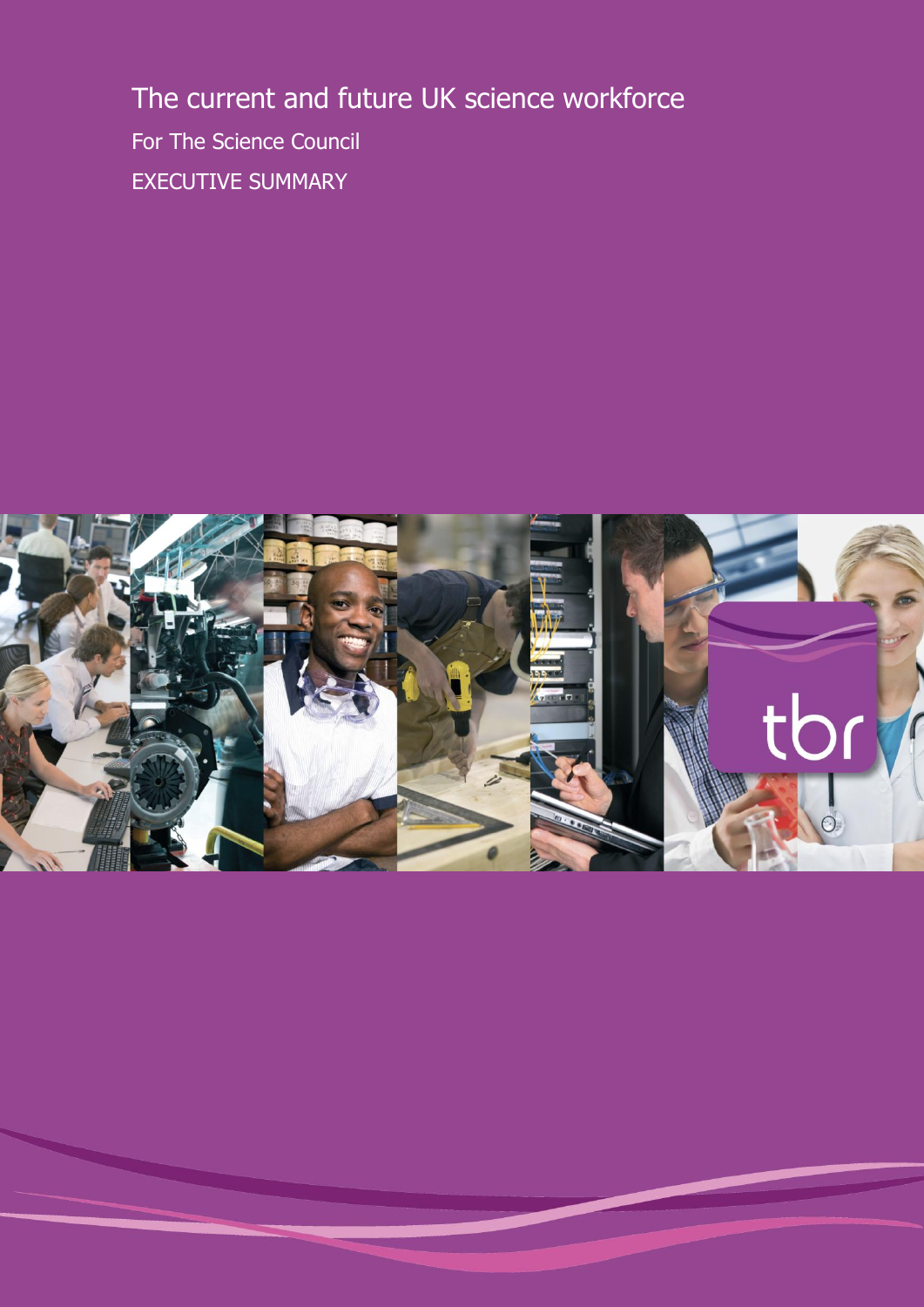**tbr knows… economics, creative, skills, environment**





# The current and future UK science workforce

For The Science Council

# EXECUTIVE SUMMARY

Prepared by TBR's Skills and Labour Market Team

Enquiries about this report can be addressed to:

**Fiona Dodd, Head of Research**

**Jon Guest, Research Consultant**

**Andrew License, Senior Research Analyst**

05 September 2011

Suite One Top Floor, Burgess House, 93-105 St James Boulevard, Newcastle upon Tyne, NE1 4BW

Telephone: +44 (0) 191 279 0900 Fax: +44 (0) 191 221 2220 Email: fiona.dodd@tbr.co.uk [www.tbr.co.uk](http://www.tbr.co.uk/)

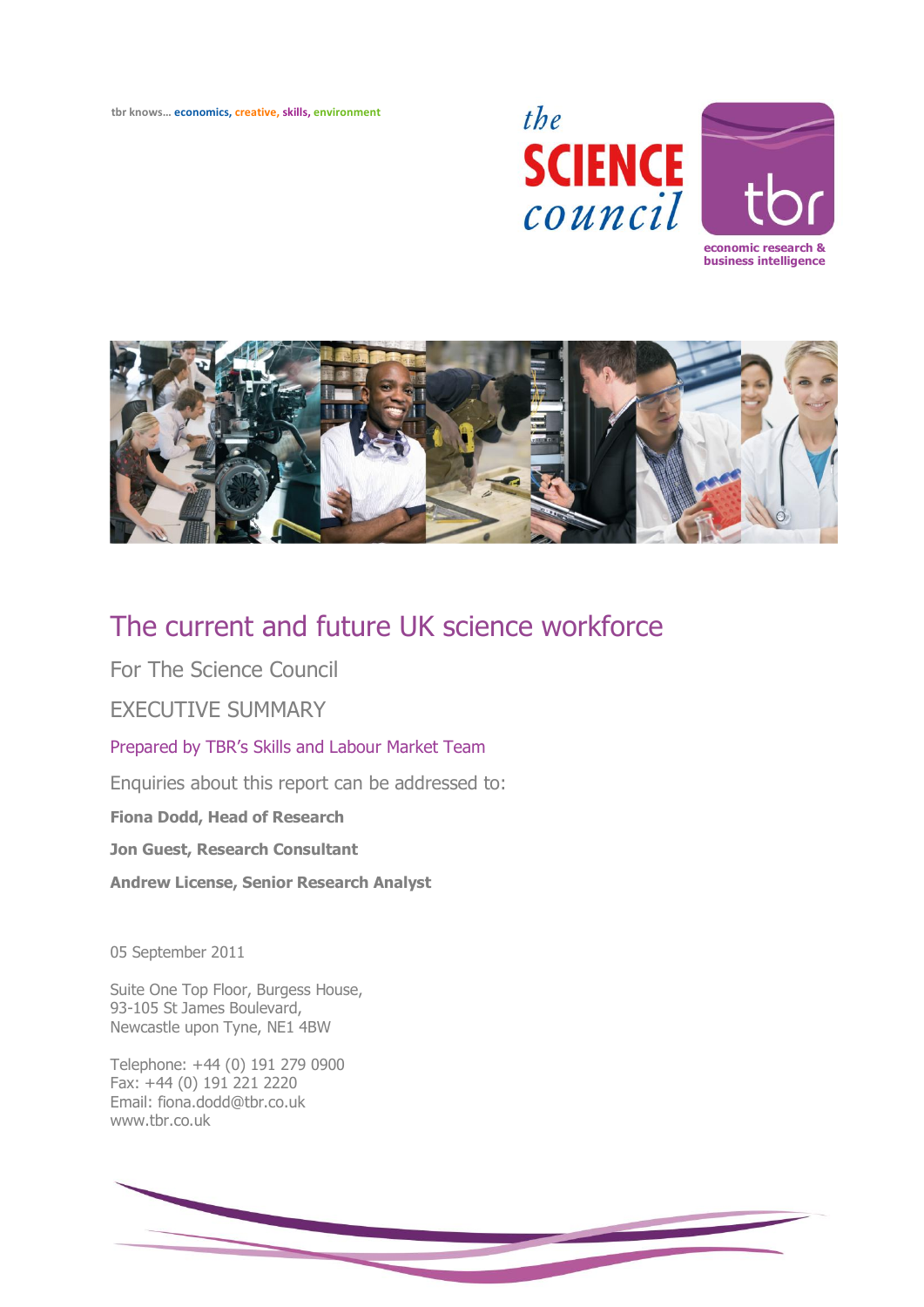# **Executive Summary**

Since 2004 the Science Council has operated the Chartered Scientist register (CSci), which recognises high levels of professionalism and competence in science. CSci is open to scientists with a masters-level qualification or equivalent. This research was commissioned by the Science Council to support the exploration of the potential market for new registers in science and thereby provide professional recognition for those who are not practising at the level of Chartered Scientist.

The objectives of this research were to explore the potential for expanding registration to technician and intermediate levels by developing comprehensive data on the current UK science workforce, understanding the profile of employment across the skills levels and providing a view on the future workforce and where demand is likely to be the highest.

# **Methodology**

This research uses a new analysis considering the science workforce across the entire economy, rather than looking at total employees within science based industries. This innovative approach enables an understanding of the true size and scope of the science workforce across the economy, rather than limiting the research to considering scientists working in a narrow band of science sectors.

The definitions of the science workforce used for this report are:

- Primary science workers: workers in occupations that are purely science based and require the consistent application of scientific knowledge and skills in order to execute the role effectively.
- Secondary science workers: workers in occupations that are science related and require a mixed application of scientific knowledge and skills alongside other skill sets, which are often of greater importance to executing the role effectively.
- Non-science workers: workers in occupations that are not science based and have no requirement for science based knowledge or skills.

Sectors are also classified as:

- Core science sectors: sectors that are primarily science based in their core activity.
- Related science sectors: sectors in which the primary activity is not necessarily science based, but has a strong relationship to science.
- Non-science sectors: sectors which have no science based or related activity.

## **The current UK science workforce**

There are 5.8m people employed in science based occupations (1.2m primary science workers and 4.6m secondary science workers). This equates to 20% of the UK workforce employed in science roles. This 'permeation' of science workers across the economy means that this employment distribution is very similar to total economy averages.

 Of the science workforce: 37.4% (2.1m) is located in the East, the South East and London. In comparison, 36.7% of the entire UK economy workforce is located in these regions. The North West, Scotland and the South West are notable employment locations outside of the South Eastern 'hub' for the science workforce.

The Health and Education sectors employ 60% of the science workforce and the remaining 40% of the science workforce is distributed across a range of sectors.

Primary science occupations make up the largest share of the workforce in the Research & Development, Secondary science occupations make up the largest share of the workforce in the Education, ICT, Health and Consultancy sectors.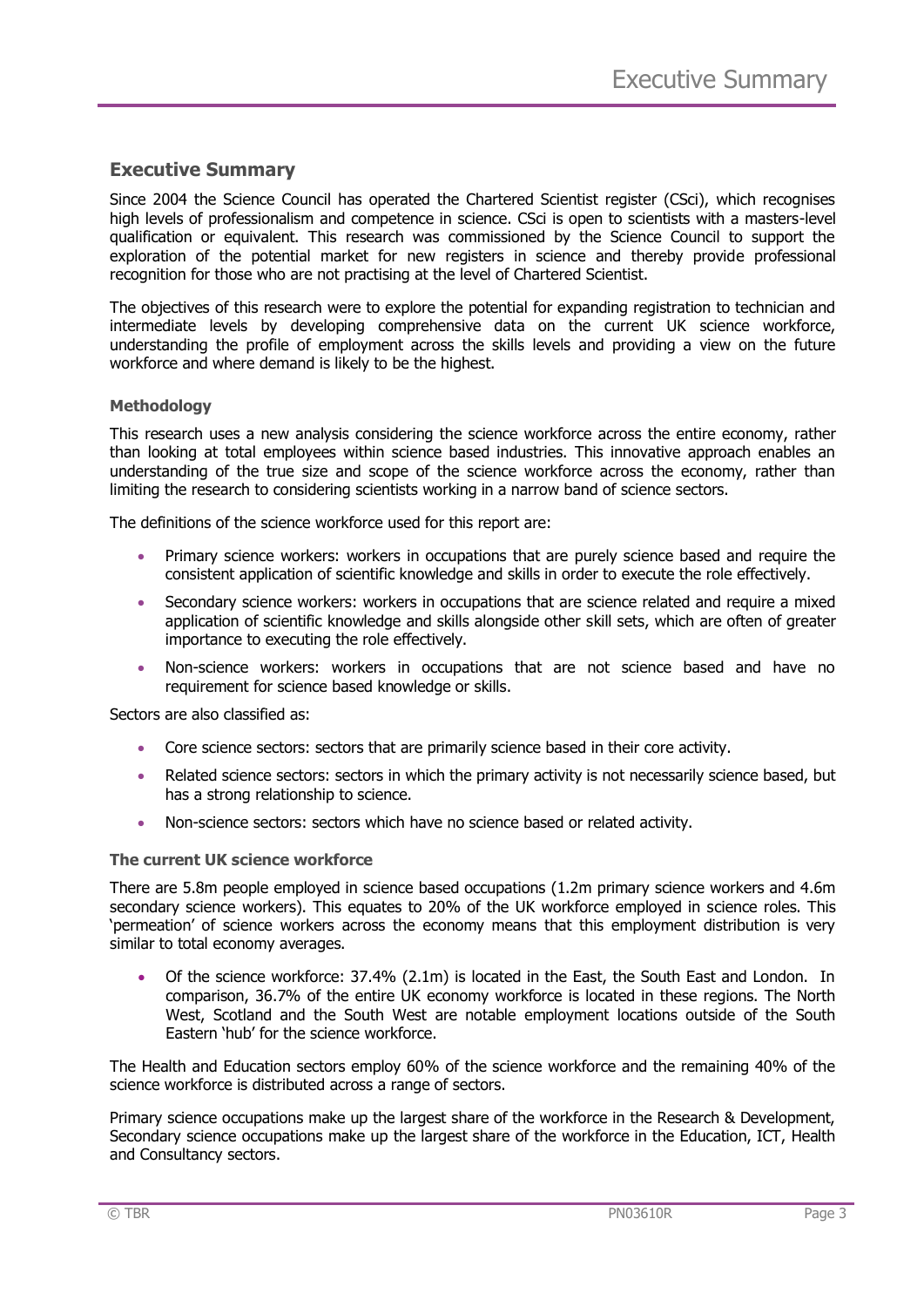The diagram below provides an overview of the distribution of the science workforce across the economy, showing the number of people employed in core, related and non-science sectors and the distribution of employment within these sectors provided by primary, secondary and non-science workers.

The core science sector employs approximately 5.4m workers, of which 734k are in primary science roles. However, there are an additional 470K primary workers employed in related and non-science sectors.

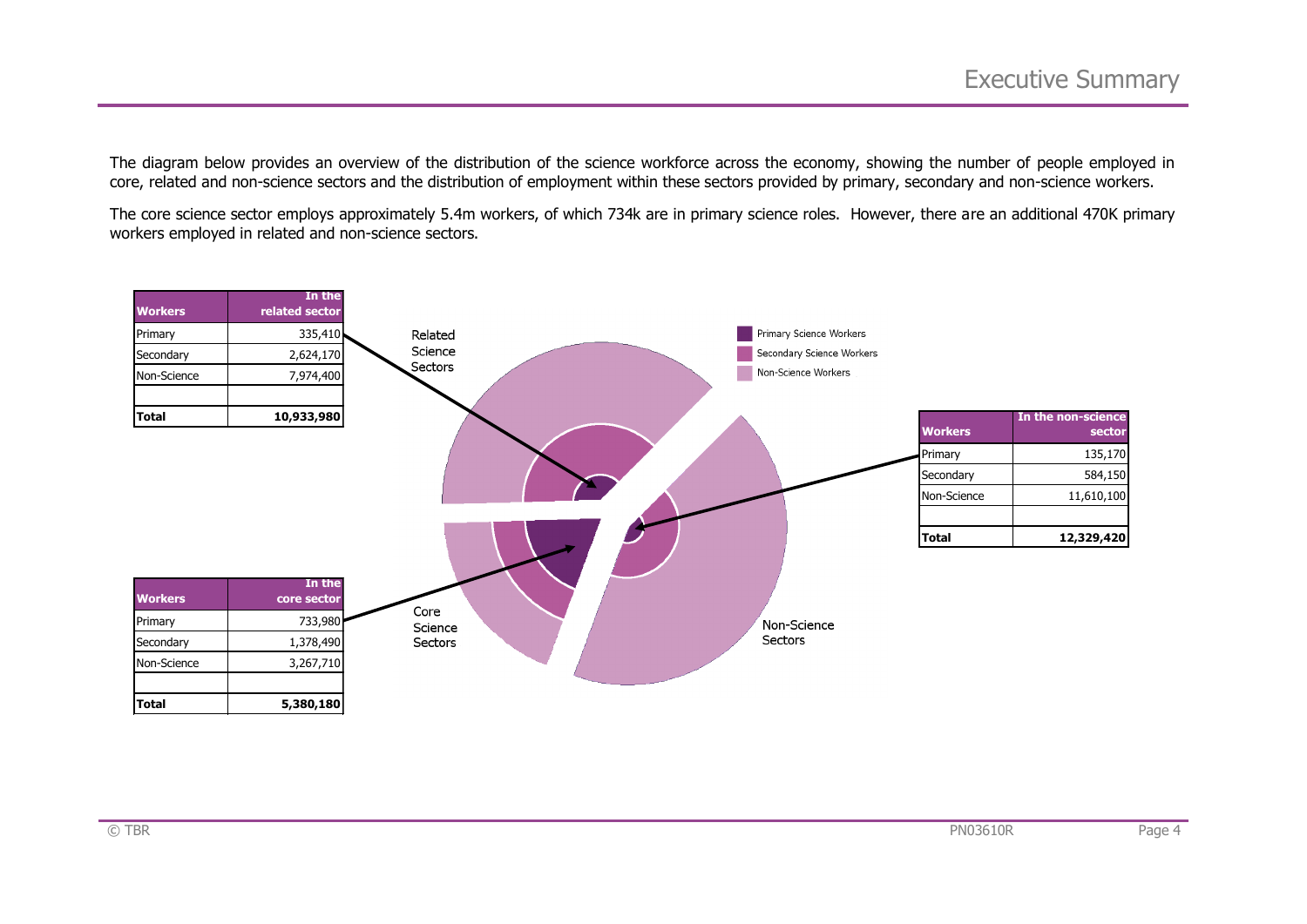# **The qualification profile of the science workforce**

A much higher proportion of employees in science based roles (compared to the non-science and the all economy average) are qualified to post-graduate level (25%).

Education, Research & Development and Consultancy all have a much higher than average proportion of the science workforce qualified to post-graduate level. These sectors also tend to have a relatively high proportion of the workforce qualified to graduate level, but low proportions at non-graduate and with unknown or other qualifications.

Advanced manufacturing, Energy & Environmental, Construction & Installation, Manufacturing, Metals and Rubber and Plastics all show high levels of non-graduate employment (in each sector greater than 55% of the science workforce is qualified at this level).

ICT has the highest proportion of science workers whose highest qualification is at graduate level (47%), followed by Consultancy, the Public Sector and Professional Organisations.

#### **Workforce characteristics**

Overall, the primary science workforce has a gender balance of 60/40 (male/female). This is similar to the UK working population, which is 54/46 (male/female). Only the Health sector has more female science workers than male and only a few sectors are close to a 50/50 distribution between female and male workers. A number of sub-sectors have much higher proportions of male employees than female employees including:

- Manufacturing where 96% of employees are male.
- Construction & Installation and Military where 94% of employees are male.
- ICT where 91% of employees are male.

This varies slightly when considering the secondary science workforce. A higher proportion of women take up secondary science roles, with the gender balance being 44% male and 56% female. There are some interesting nuances by sector including:

- A far greater proportion of women work in secondary science roles compared to primary science roles in Textiles, Health, Pharmaceuticals and Education.
- A far smaller proportion of women work in secondary science roles in Agriculture & Aquaculture
- The gender balance in Metals is virtually identical in both primary and secondary science occupations.

Though the overall gender balance is similar for science workers, in science based sectors, there is an extreme difference in the gender balance for science based workers in non-science sectors. There are just over 720k core and secondary science workers employed in non-science sectors, of which 73% are male and 27% are female. This suggests that there is a strong bias towards employing men in science roles where the core activity of the organisation is not science based.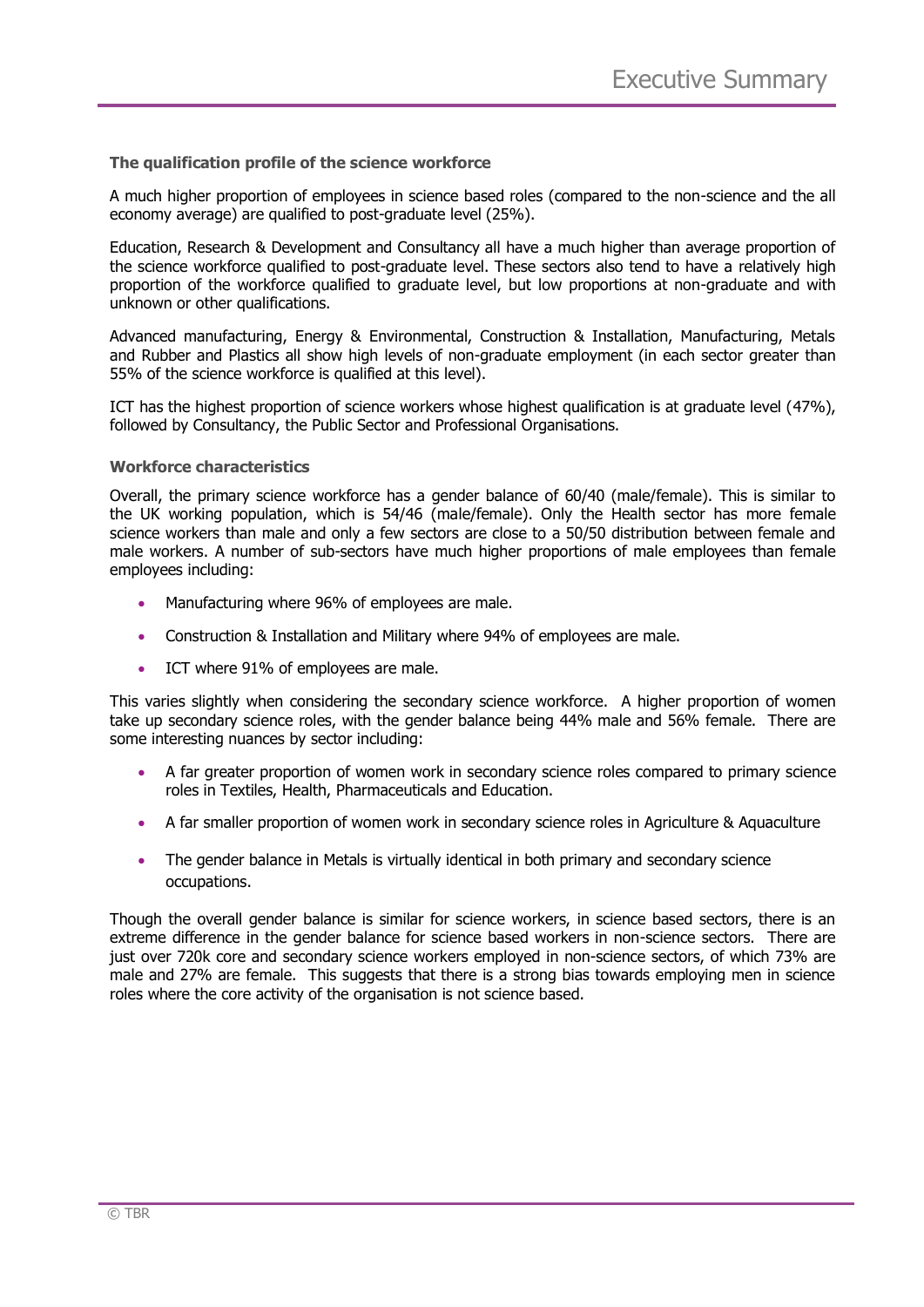# **Age**

The primary workforce is slightly younger than the secondary science workforce, with an average age of 41 compared to 43. Whilst a high proportion of both primary and secondary workers tend to be aged between 35 and 54, a much greater proportion of primary workers are aged between 16 and 34 and a smaller proportion are aged over 55.

Food & Drink, Rubber & Plastics, Textiles and the Military employ the highest proportion of 16-24 year old science workers. In the 25-34 age group, ICT, the Military, Research & Development and Rubber & Plastics are all top employers. Agriculture & Aquaculture, Metals and Professional Organisations and Consultancy all employ an above average proportion of science workers in the over 65 age group.

If the typical graduate age is taken to be 21–22, the main sector in which science workers of this age group (16-24) are distinctly under represented is the Public Sector. Considering the first few years of graduate employment up to the age of perhaps 26-27, science workers of this age group (24-34) tend to be under represented to a greater extent in Agriculture & Aquaculture and Construction & Installation.

# **Length of time in sector**

The amount of time an individual has been working in their role is indicative of their employment choices and movement. Approximately 30% of the science workforce has been in their current role for between 1 and 5 years and 40% for between 6 and 20 years.

Research & Development has by far the largest proportion of science workers who have been in employed in their current position for less than 1 year. Agriculture & Aquaculture has the largest proportion of workers who have been in their current role for more than 20 years. The Textiles sector has a much higher than average proportion of the workforce remaining in the same position for between 6 and 20 years.

## **Salary and wage**

The variation in the average wage per hour earned by science workers alongside averages for primary science workers, secondary science workers and those employed in non-science roles in science based sectors has some interesting components:

- The highest paid primary science workers are employed in the Public Sector. The lowest paid work in the Textiles sector.
- The highest paid secondary science workers are employed in Education. The lowest paid work is again in the Textiles sector, closely followed by Agriculture & Aquaculture.
- In related science sectors, workers employed in secondary science roles earn more per hour than primary science workers.
- In ICT, the Military and to a lesser extent the Consultancy sectors, non-science workers earn more than primary science workers.
- There are more instances of non-science workers being paid above the science sector average wage for non-science workers, than there are primary or secondary science workers being paid above their respective science sector averages.
- The average science wages are generally higher than the average wage across the whole economy.

Science workers who are employed in non-science sectors are generally paid a lower average wage than their peers in science based sectors. However, the average wage for a primary science worker is not very dissimilar to that earned by a primary science worker in a core science sector.